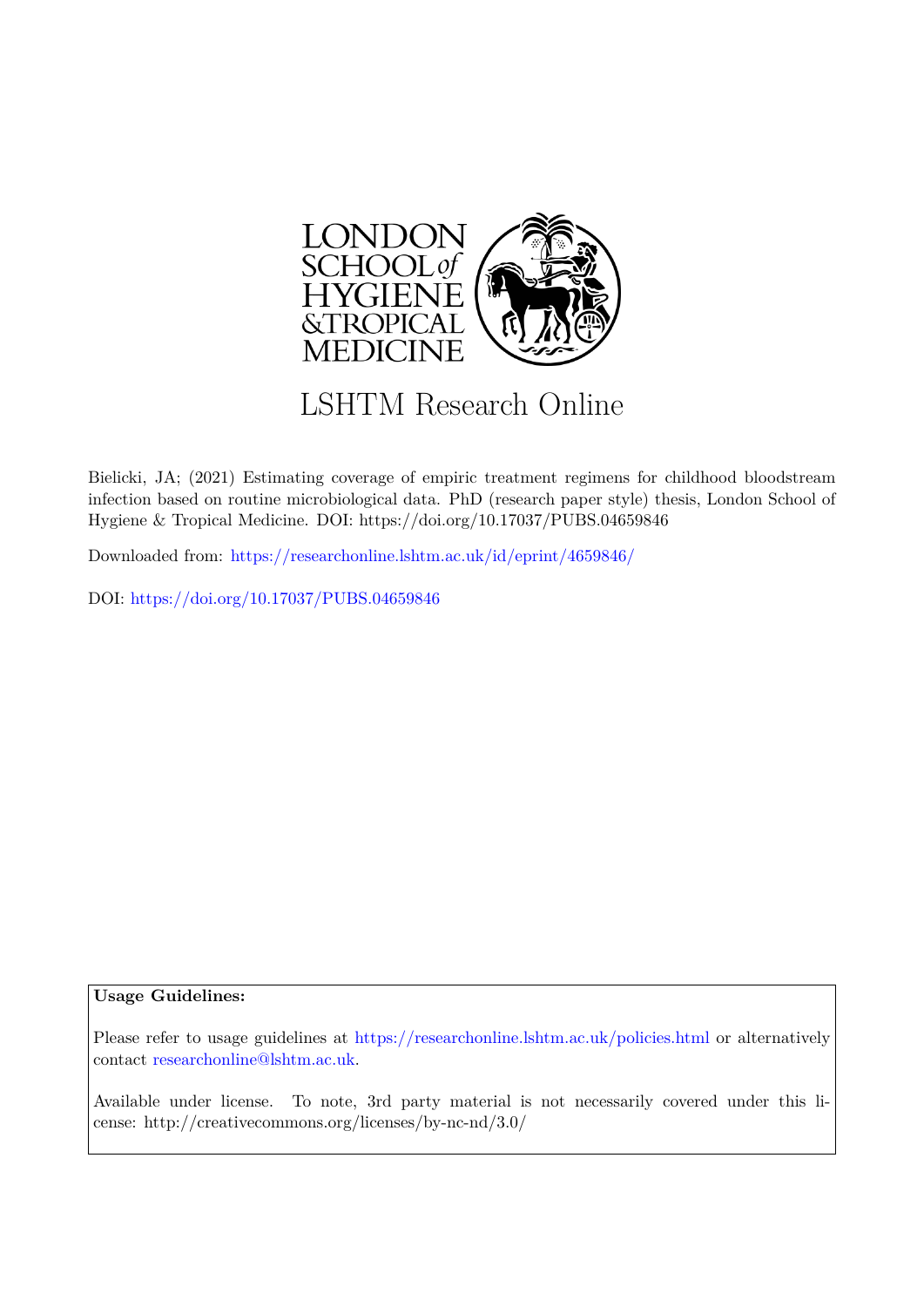Appendix B.

```
Stata_DTAmodel_WISCA.do - Printed on 04.12.2020 13:50:10
```

```
\frac{1}{2}2 ****************** STATA program to calculate coverage for a single regimen
-<br>3 ******************* for a variable number of bacteria<br>4 ***************** 21 October 2016
      4 ****************** 21 October 2016
5 
 6 
\frac{7}{8}8 **************** PART 1: Create parameter dataset
     *****************
10 
11 
12 clear
13 
14 ******* Create empty dataset
15 
16 set obs 300
17 egen num row = seq()18 
\frac{19}{20}****** Define parameter dimensions (number of rows)
\frac{21}{22}scalar max_regimen = 1
23 scalar max bacteria = 10
24<br>25label define name_regimen 0 "Incidence" 1 "Amox/genta"
26<br>27
     27 label define name_bacteria 1 "S.aureus" 2 "S.pneumoniae" 3 "E.faecalis" 4 "E.faecium" 5 "E.coli" 6
       "Enterobacter" 7 "K.pneumoniae" 8 "P.aeruginosa" /// 
28 9 "Other: high susc" 10 "Other: var susc"
29 
30 gen max_row = (1 + max\_regimen) * max_bacteria31 drop if num_row>max_row
32<br>33
     capture drop name*
34 gen regimen = int((num_row-1)/max_bacteria)<br>35 gen bacteria = mod(num row-1,max_bacteria)+
     gen bacteria = mod(num row-1, max bacteria)+1
36 
37 label values regimen name_regimen
     label values bacteria name bacteria
39 
4041 *************** Define parameters
42 
43 
     **** default bacterial incidence
45 
46 ** default prior
47 gen incid priorA = 148 
49 gen incid_numb =<br>50 edit bacteria inc
     \frac{1}{100} edit bacteria incid numb if regimen==0
51<br>52
     replace incid_numb = 449 in 1
53 replace incid numb = 163 in 2
54 replace incid numb = 175 in 3
55 replace incid_numb = 95 in 4
56 replace incid numb = 380 in 5
57 replace incid_numb = 122 in 6<br>58 replace incid numb = 183 in 7
58 replace incid_number = 183 in 7<br>59 replace incid numb = 137 in 8
     replace incid_numb = 137 in 8
60 replace incid_numb = 175 in 9
61 replace incid-numb = 57 in 10
62 
63 
64 egen incid_total = sum(int\_nd_numb) if regimen==0<br>65 gen incid prop = incid numb / incid total
     gen \text{ } incid\_prop = incid\_numb / incid\_total66 
67 gen incid_postA = incid_priorA + incid_numb
```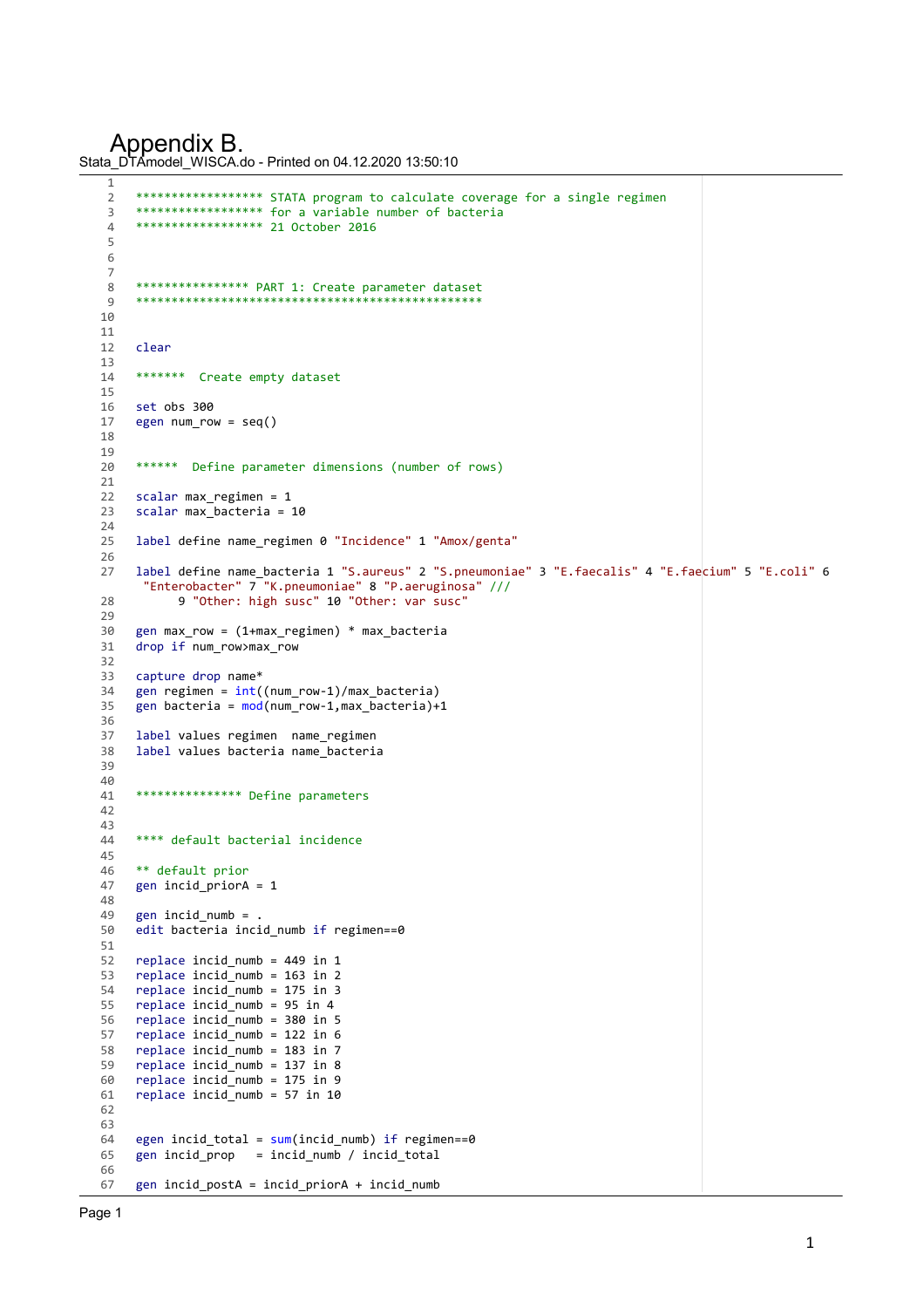```
68 
 69<br>70
       **** default regimen / bacteria susceptibility
 71 
 72 ** default prior
 73 gen suscep_priorA = 0.5<br>74 gen suscep priorB = 0.5gen suscep_priorB = 0.575 
 76 *** change suscep_priorA and priorB for any bacteria with intrinsic resistance fo regimen, 
       specify prior as a beta(1, 9999)
 77 /*
 78 - replace suscep priorA = 1 in XX
 79 - replace suscep_priorB = 9999 in XX<br>80 */80
 81 
 82 gen suscep tested = .
 83 gen suscep_prop = .
 84 
 85 edit bacteria suscep_tested suscep_prop if regimen==1
 86 
 87 replace suscep_tested = 421 in 11<br>88 replace suscep tested = 152 in 12
       replace suscep_tested = 152 in 12
 89 replace suscep tested = 160 in 13
 90 replace suscep_tested = 86 in 14
 91 replace suscep_tested = 378 in 15
 92 replace suscep_tested = 121 in 16
 93 replace suscep_tested = 183 in 17
 94 replace suscep_tested = 137 in 18<br>95 replace suscep tested = 164 in 19
       replace suscep tested = 164 in 19
 96 replace suscep_tested = 56 in 20<br>97 replace suscep prop = 0.97 in 11
       replace suscep_prop = 0.97 in 11
 98 replace suscep_prop = 0.97 in 12<br>99 replace suscep prop = 0.93 in 13
       replace suscep_prop = 0.93 in 13
100 replace suscep_prop = 0.15 in 14
101 replace suscep_prop = 0.88 in 15
102 replace suscep_prop = 0.90 in 16
103 replace suscep_prop = 0.75 in 17<br>104 replace suscep prop = 0.76 in 18
       replace suscep prop = 0.76 in 18
105 replace suscep_prop = 0.96 in 19<br>106 replace suscep prop = 0.98 in 20
       replace suscep_prop = 0.98 in 20
107 
108
109 gen suscep_true = round(suscep\_tested * suscep\_prop,1)<br>110 gen suscep_postA = suscep_priorA + suscep_true
       gen suscep_postA = suscep_priorA + suscep_true
111 gen suscep postB = suscep priorB + (suscep_tested - suscep_true)
112 
113 
114 
       ***********
116 
117 foreach var in incid numb incid total incid prop incid postA {
118 capture drop aa
119 gen aa=.
120 replace aa = `var'[-n-10]<br>121 replace `var'=aa if `var'
         replace \text{`var' = aa if \text{`var' ==.}}122 }
123
124 
125 save "coverage_param"
126 
127 
128 *************************************************
129 ********* PART 2 : Calculate coverage for regimen
130 *************************************************
131 
132 
133 capture program drop coverage calc
134
```